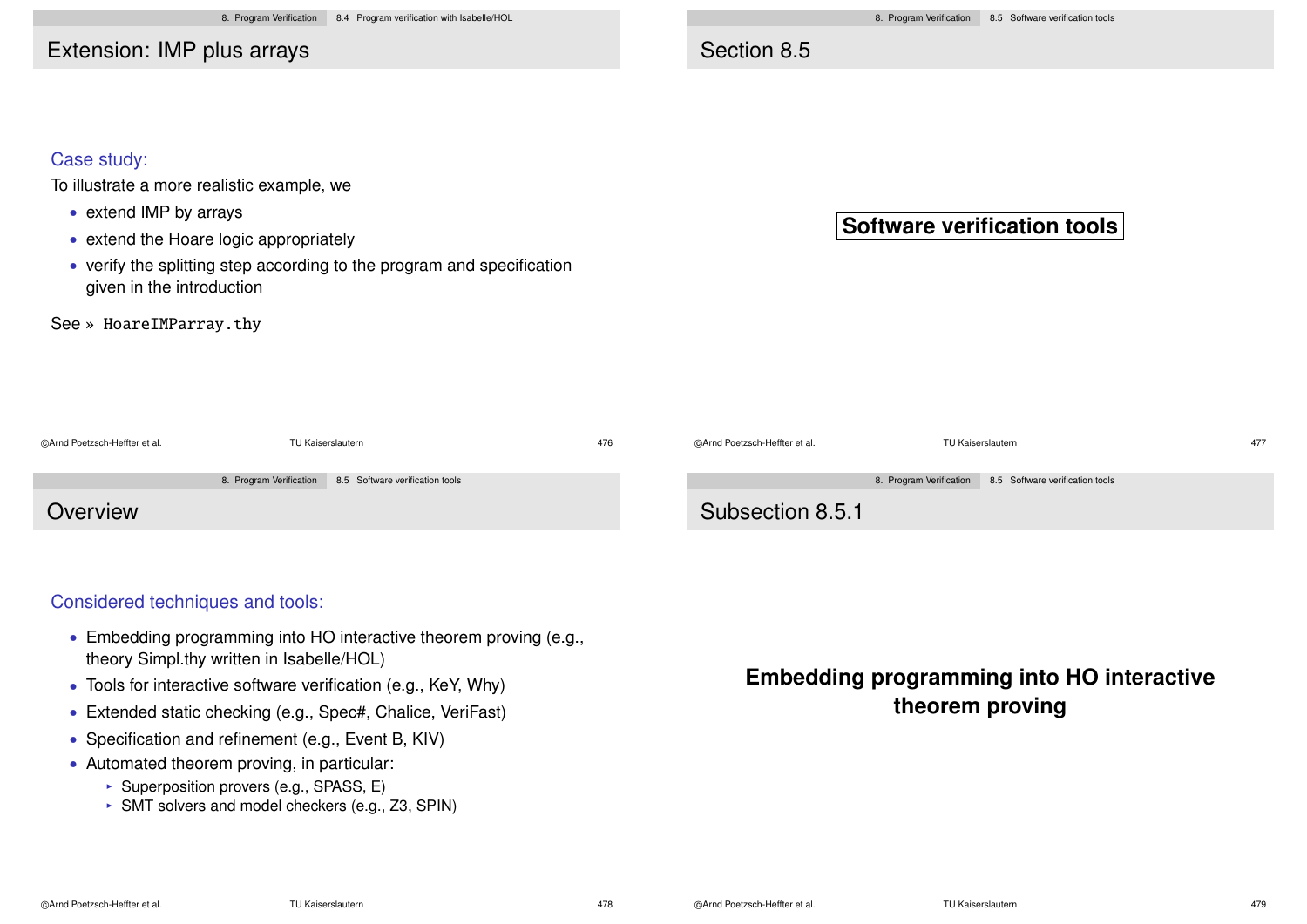### General approach

- Specify programming language syntax and semantics in an interactive theorem prover for HOL
- Use HOL as specification language for program properties
- Use the HOL proof system for verification

Example program: Quicksort on heap lists

#### Illustrating:

- Handling of programming language aspects:
	- $\blacktriangleright$  recursive procedures
	- $\triangleright$  local and global variables
	- $\triangleright$  pointers and heaps
- Handling of specification aspects:
	- $\triangleright$  heap-manipulation using abstraction
	- $\blacktriangleright$  frame properties
- Problems of embedding

# Example: Verifying Simpl programs

### Simpl (by N. Schirmer [Archives of formal proofs]):

A sequential imperative programming language:

- mutually recursive procedures
- abrupt termination and exceptions
- runtime faults
- local and global variables
- pointers and heaps
- expressions with side-effects
- pointers to procedures
- partial application and closures
- dynamic method invocation
- unbounded nondeterminism

©Arnd Poetzsch-Heffter et al. TU Kaiserslautern 480 ©Arnd Poetzsch-Heffter et al. TU Kaiserslautern 481 8. Program Verification 8.5 Software verification tools 8. Program Verification 8.5 Software verification tools Modeling of a program specific state

Heap for singly-linked lists (sll-heaps):

record globals\_heap = next ' :: "ref  $\Rightarrow$  ref" cont<sup>'</sup> :: "ref  $\Rightarrow$  nat"

A predicate to abstract sll-heaps:

primrec List :: ref ⇒ (ref⇒ref) ⇒ ref list ⇒ bool where List x h  $\lceil \cdot \rceil$  =  $(x = Null)$  | List x h (p#ps) =  $(x = p \land x \neq Null \land List (h x) h ps)$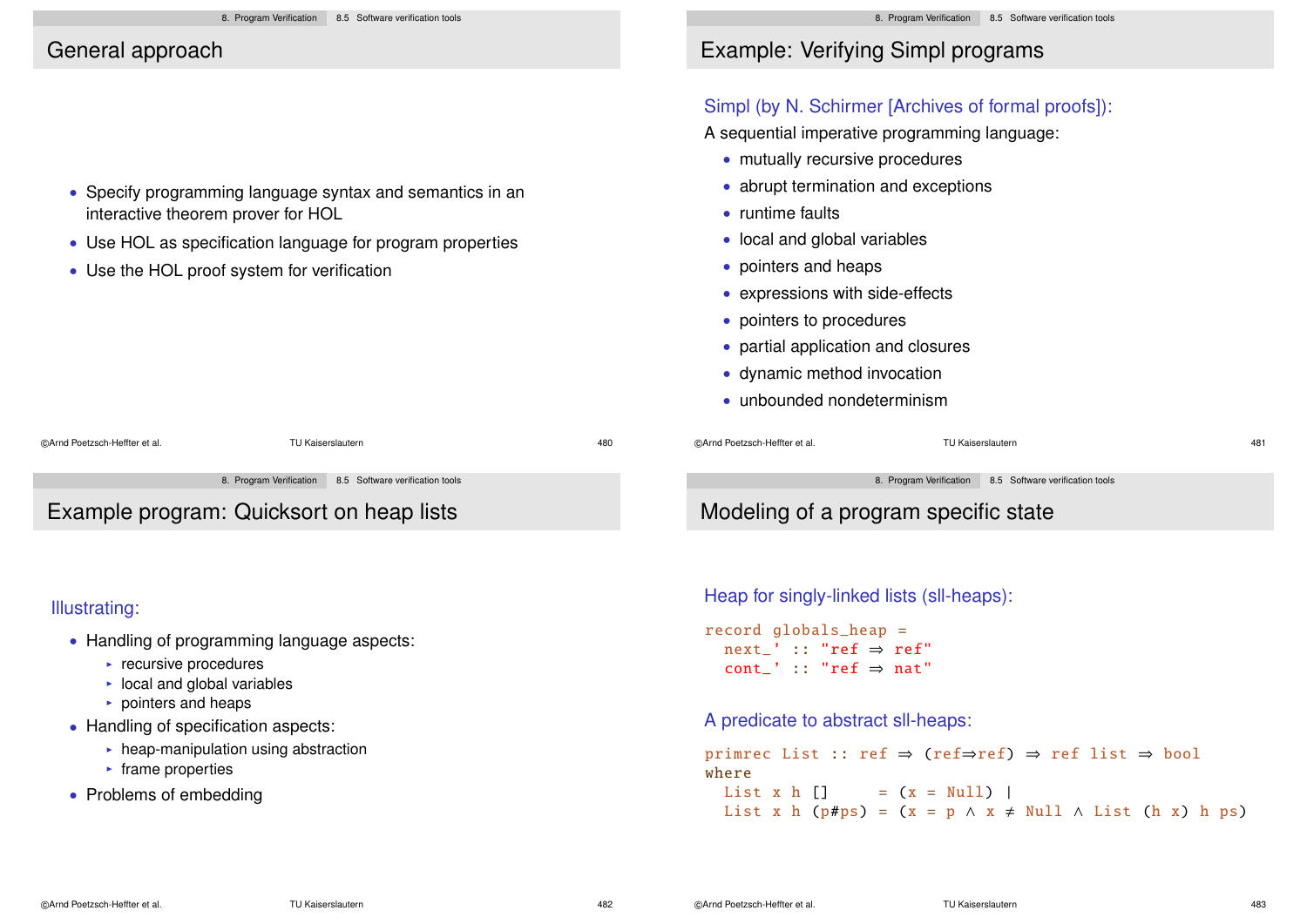## Modeling of a program specific state (2)

#### The variables for procedures append and quickSort

|                               | record 'g vars = "'g state" + |                   |     |
|-------------------------------|-------------------------------|-------------------|-----|
| $p_-'$ ' :: "ref"             |                               |                   |     |
| $q_-'$ :: "ref"               |                               |                   |     |
| $le'_$ :: "ref"               |                               |                   |     |
| $gt_$ ' :: "ref"              |                               |                   |     |
| $hd_$ :: "ref"                |                               |                   |     |
| $t1_$ ' :: "ref"              |                               |                   |     |
|                               |                               |                   |     |
|                               |                               |                   |     |
|                               |                               |                   |     |
|                               |                               |                   |     |
|                               |                               |                   |     |
|                               |                               |                   |     |
| @Arnd Poetzsch-Heffter et al. |                               | TU Kaiserslautern | 484 |

8. Program Verification 8.5 Software verification tools

## Implementation of procedure quickSort

```
procedures quickSort(p|p) =
 "IF ´p=Null THEN SKIP
  ELSE 'tl := p \rightarrow new next;; 'le := Null;; 'qt := Null;;
          WHILE t1 \neq Nu11 DO
             'hd := f't1:; 't1 := f't1 \rightarrow 'next:
            IF hd \rightarrowcont \leq p \rightarrowcont
                 THEN hd \rightarrow next := 2e: 2e: 2e : = 6ELSE 'hd \rightarrow'next := 'qt;; 'qt :== 'hdFI
          OD;;
         'le := CLL quickSort('le);;
          'gt :== CALL quickSort('gt);;
          \Delta<sup>o</sup>\rightarrow<sup>n</sup>ext :== \Delta<sup>o</sup>gt;;
          \text{'le} := \text{CALL} \text{ append}(\text{'le}, \text{'p}):;p := 1eFI"
```
# Implementation and specification of procedure append

```
procedures append(p,q|p) =
   "IF p=Null THEN p := qELSE p \rightarrow newnext :== CALL append(p \rightarrow newnext,q) FI"
   append_spec:
     "Y\sigma Ps 0s. F \vdash{ σ. List ´p ´next Ps ∧ List ´q ´next Qs ∧
              set Ps \cap set 0s = \{\}'p := PROC append('p, 'q){ List ´p ´next (Ps@Qs) ∧
               (\forall x. x \notin set Ps \rightarrow 'next x = 'next x) }"
   append_modifies:
     "Y\sigma. \Gamma \vdash\{\sigma\} \qquad \qquad \qquad \qquad \qquad \qquad \qquad \qquad \qquad \qquad \qquad \qquad \qquad \qquad \qquad \qquad \qquad \qquad \qquad \qquad \qquad \qquad \qquad \qquad \qquad \qquad \qquad \qquad \qquad \qquad \qquad \qquad \qquad \qquad \qquad \q{ t. t may_only_modify_qlobals \sigma in [next] }"
```
©Arnd Poetzsch-Heffter et al. TU Kaiserslautern 485

8. Program Verification 8.5 Software verification tools

## Specification of procedure quickSort

```
quickSort_spec:
  "\forall \sigma Ps. \Gamma \vdash{ \sigma. List 'p'next Ps }
          'p := PROC quickSort('p){ (∃ sortedPs. List ´p ´next sortedPs ∧
          sorted (op \leq) (map \sigma cont sortedPs) \wedgePs <~~> sortedPs ) ∧
          (\forall x. x\notinset Ps \rightarrow 'next x = \sigmanext x) }"
quickSort_modifies:
  "∀σ. Γ \vdash\{\sigma\}p := PROC quickSort(p){ t. t may_only_modify_qlobals \sigma in [next] }"
```